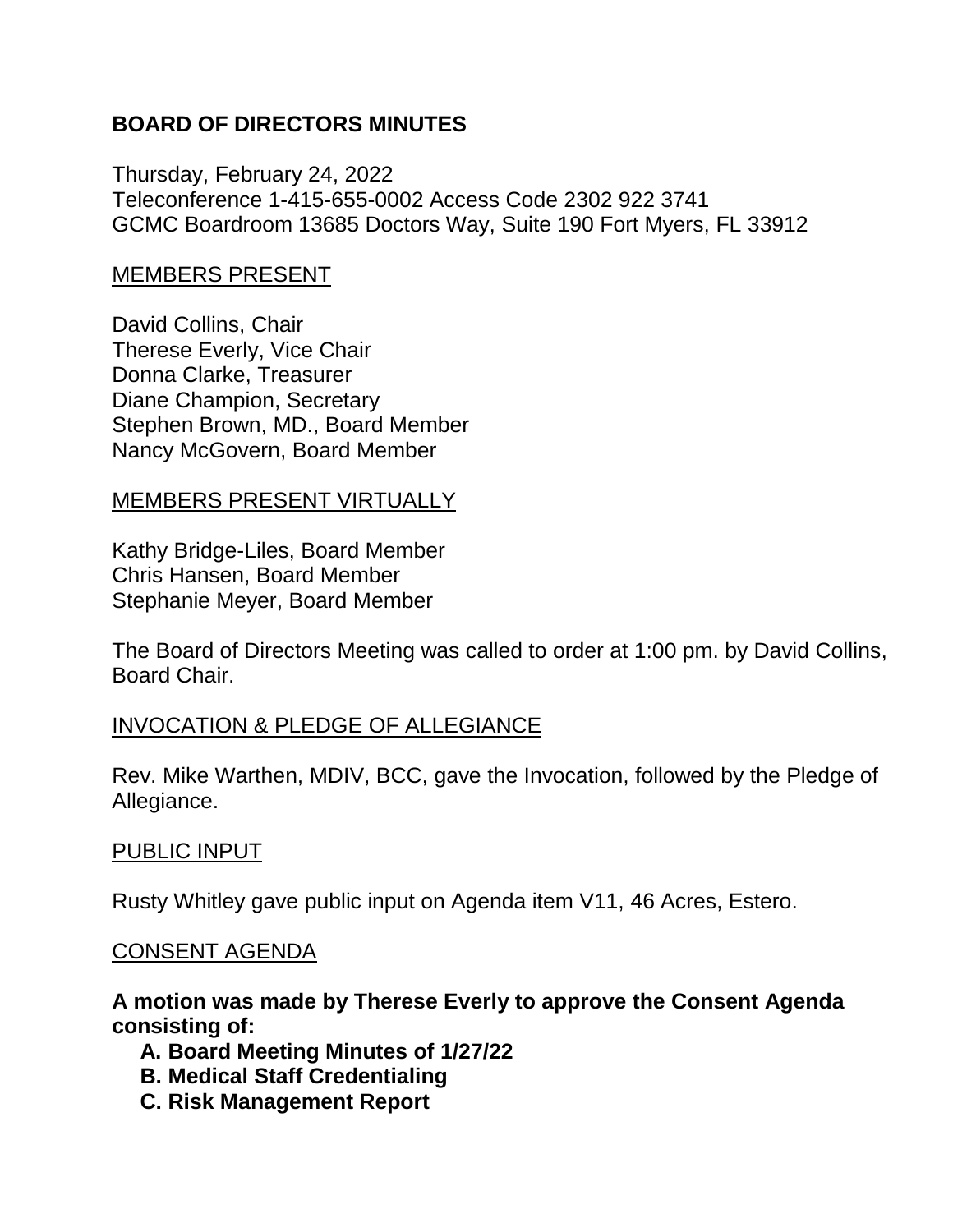### **The motion was seconded by Diane Champion and carried with no opposition.**

### PRESIDENT'S REPORT

Larry Antonucci, President and CEO shared a COVID and vaccine update. Dr. Antonucci went on to provide the Board with a legislative update. There are two weeks left in the session and the final budget and passage of bills relating to sovereign immunity and a conversion bill should be finalized. He went on to talk about the Lee Health Women in Leadership program, health disparities and health care value trends. Discussion ensued.

### PHYSICIAN LEADERSHIP COUNCIL UPDATE

Tim Dougherty, MD advised that at the last PLC meeting the physicians took the time to share their stories about Dr. Cohen in his memory. He went on to share information provided from the individual medical executive committees and recent improvements in readmission rates. He also advised that there were changes to ByLaws being discussed which would come to the Board for approval at a later date. Discussion ensued.

### 46 ACRES, ESTERO

Ben Spence, Chief Financial and Business Services Officer presented additional information on the 46 acres in Estero. The Board had requested at the Joint Board and Finance and Investment Committee meeting on January 12, 2022, a side by side comparison of the options for consideration. Board Members thanked Rusty Whitley for his input at the beginning of the meeting. Discussion ensued.

**A motion was made by Stephen Brown, MD to approve the transfer of the Coconut Road/US 41 property consisting of land parcels consisting of 46 acres in Estero to Community Healthcare Innovations, LLC., pursuant to and consistent with a Contribution Agreement to be developed and approved by Board Counsel.**

**The motion was seconded by Diane Champion.**

**The motion failed with David Collins, Therese Everly, Donna Clarke, Chris Hansen, Stephanie Meyer and Nancy McGovern opposed.**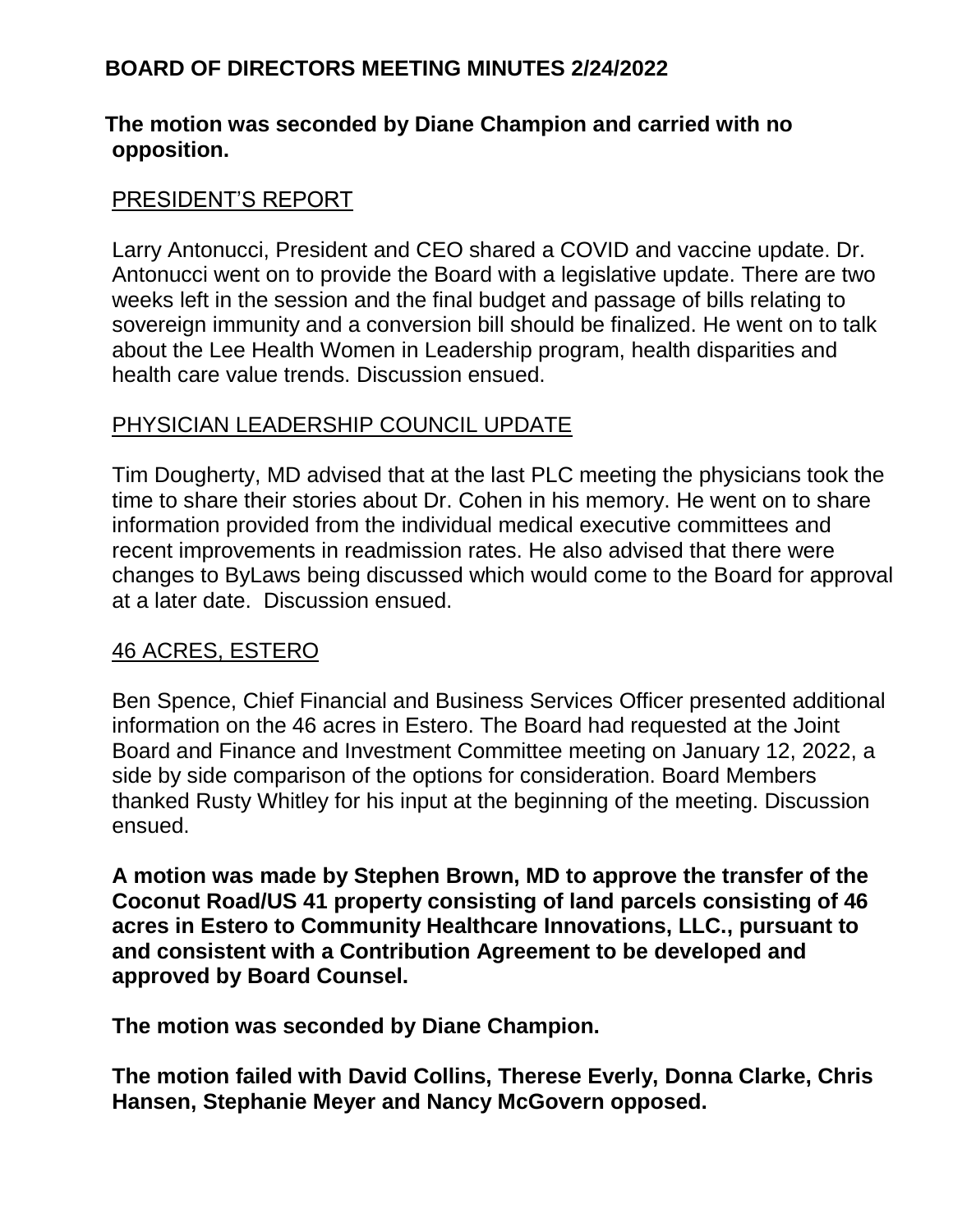**A motion was made by Chris Hansen to approve the CEO or CFO begin marketing the 46-acre property for sale with the option of holding the 1.2 acre corner parcel on Lydon and US 41 for Lee Health future use or sale. Contracts for purchase agreement will be subject to final Board approval.**

**The motion was seconded by Donna Clarke and carried, with Stephen Brown, MD, and Diane Champion opposed.**

# COMMITTEES SUMMARIES AND RECOMMENDATIONS

Chris Hansen Committee Chair Community Health Improvement Committee presented an Executive Summary (from Committee Meeting 2/7/22).

Donna Clarke Finance and Investment Committee Chair presented an Executive Summary (from Committee Meeting on 2/10/22) Discussion ensued.

**A motion was made by Donna Clarke to approve an investment of up to \$25,360,000 and a contribution of Lee Health's inpatient rehabilitation business into Community Healthcare Innovations, LLC for the purpose of investing in an ownership interest in two newly formed entities that will construct, own, and operate inpatient rehabilitation hospitals one in the City of Cape Coral, Florida and one in Fort Myers, to be located on Lee Health land south of Gulf Coast Medical Center, subject to the terms and conditions contained in a contribution agreement between Lee Health and Community Healthcare Innovations, LLC, which agreement shall be approved by Counsel to the Lee Health Board of Directors. The motion was seconded by Therese Everly and carried with no opposition.**

**A motion was made by Donna Clarke to approve a resolution authorizing and approving a direct loan in the principal amount of not to exceed \$150,000,000 for the purpose of financing capital projects of the system; approving a form of loan agreement; authorizing the execution and delivery of documents and the taking of all other necessary actions in connection with the loan; providing for severability; and providing an effective date. All as set forth in that formal resolution attached to these minutes as Exhibit "A".**

**The motion was seconded by Therese Everly and carried with no opposition.** Stephanie Meyer did not vote due to connectivity issues.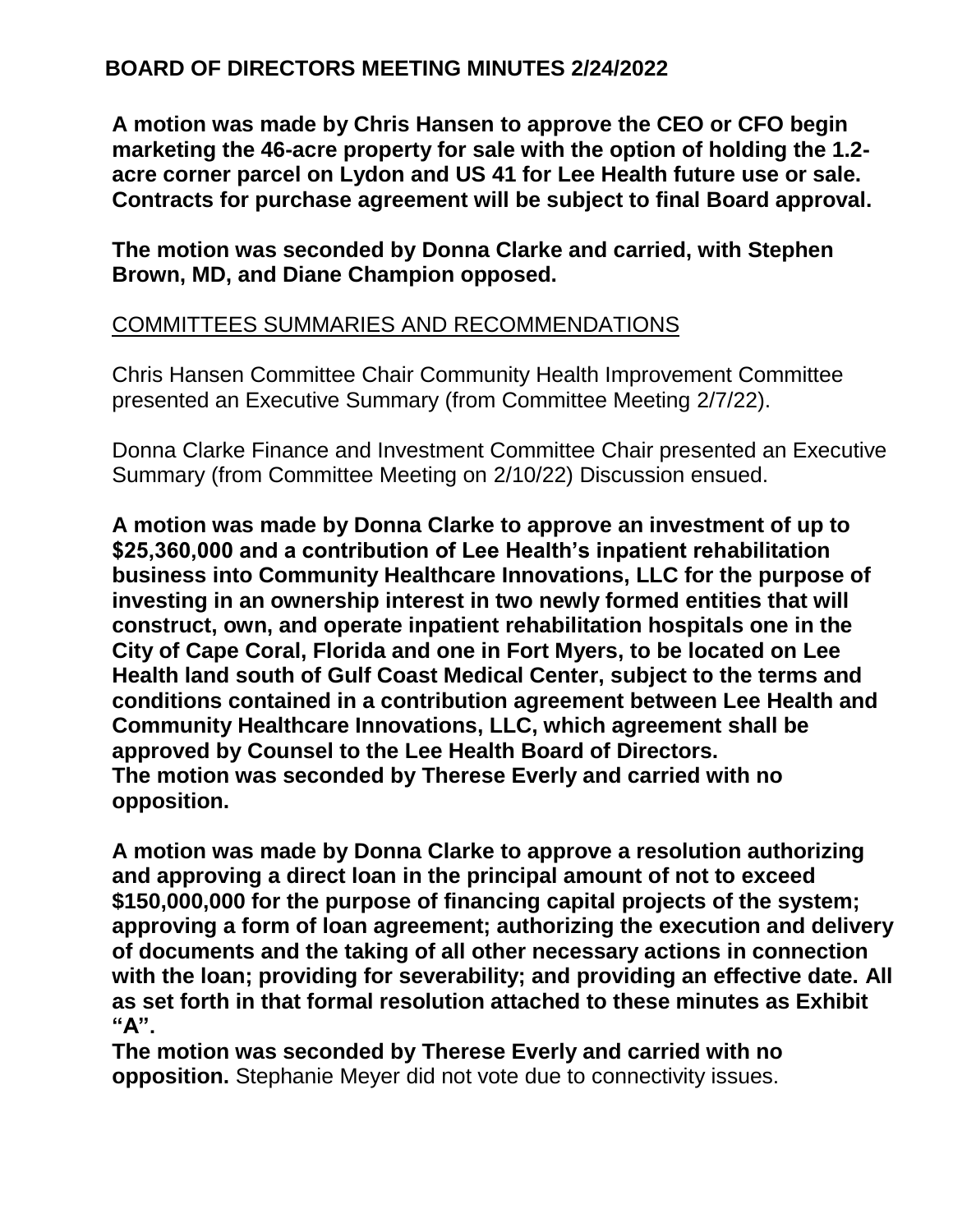# ARCHITECTURAL DESIGN SERVICES SELECTION COLONIAL PROJECT

Dave Kistel, Vice President of Facilities asked the Board for permission to move forward with Contracts from the rankings.

**A motion was made by Therese Everly to accept the Certification & Selection Committee's rankings for architectural design services for Lee Health Fort Myers Hospital as determined on January 26, 2022. The motion was seconded by Nancy McGovern and carried with no opposition.**

**A motion was made by Therese Everly to authorize Lee Health administration to proceed with contract negotiations for architectural design services for Lee Health Fort Myers Hospital, per Board Policy 20.16H, starting with the highest ranked firms in the following order: Flad Architects, HDR-StudioPlus Architects, BSA Life Structures-Page Architects, and if such negotiations are not successful, to authorize the Lee Health administration to then negotiate with the next ranked firms. The motion was seconded by Nancy McGovern and carried with no opposition.**

**A motion was made by Therese Everly to authorize, upon successful negotiation in accordance with Board Policy 20.16H, the Board Chairman to execute a contract for architectural design services for Lee Health Fort Myers Hospital, after review by Board Counsel and Lee Health's Legal Department.**

**The motion was seconded by Nancy McGovern and carried with no opposition.**

# BOARD OFFICER ELECTIONS

David Collins, Board Chairman turned the gavel over to George Knott to chair the Board Officer Elections. George Knott reviewed the process for the annual election of Board Officers.

George Knott requested any nominated Board Member who wished to withdraw their name from any officer position to please do so at this time.

For the office of Chair, the following withdrew their names: David Collins.

George Knott announced the nominations for Board Chair: Donna Clarke.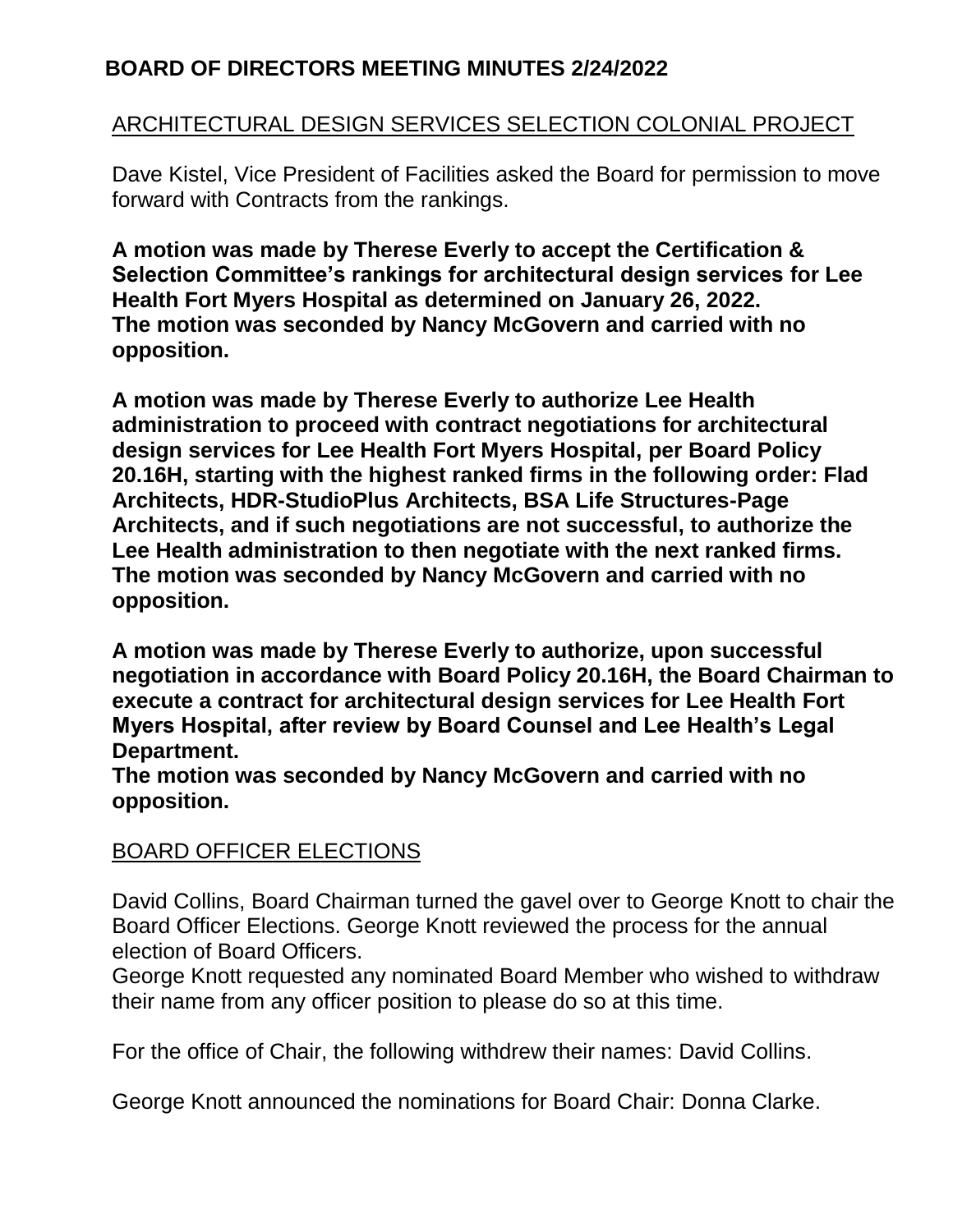**Donna Clarke received the majority of votes, accepted the position and therefore was elected to the office of Board Chair for 2022 Lee Health Board of Directors.**

George Knott announced the list of nominees for Vice Chair: Therese Everly**.** 

### **Therese Everly received the majority of votes, accepted the position and therefore was elected to the office of Board Vice Chairman for the 2022 Lee Health Board of Directors.**

For the office of Treasurer, the following withdrew their name: Donna Clarke

George Knott requested nominations from the floor for the office of Treasurer. David Collins and Chris Hansen were both nominated. David Collins withdrew his name for the office of Treasurer.

George Knott announced the nominations for Treasurer: Chris Hansen.

### **Chris Hansen received the majority of votes, accepted the position and therefore was elected to the office of Board Treasurer for the 2022 Lee Health Board of Directors.**

George Knott announced the nominations for Secretary: Diane Champion and Kathy Bridge-Liles.

### **Diane Champion received the majority of votes, accepted the position and therefore was elected to the office of Board Secretary for the 2022 Lee Health Board of Directors.**

### NEXT REGULAR MEETING

The next Board of Directors Meeting will be held on March 31, 2022 at 1:00 p.m. 13685 Doctors Way, Suite 190 Fort Myers, FL 33912 GCMC Boardroom Teleconference 1-415-655-0002 Access Code 2307 758 1854

#### ADJOURNMENT